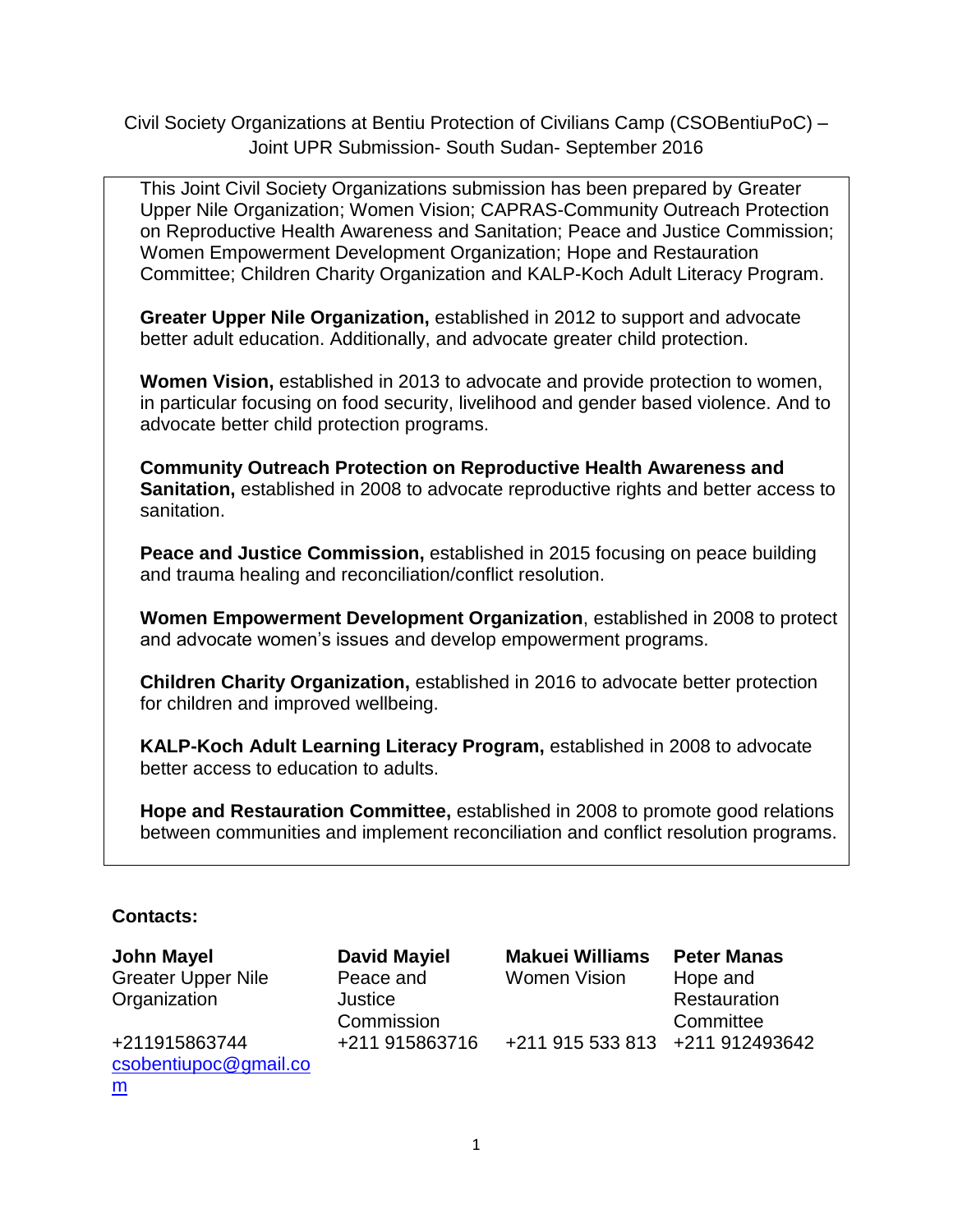#### **I. Summary**

- 1. The Civil Society Organizations at Bentiu Protection of Civilians Camp (CSOBentiuPoC) coalition brings together eight civil society organizations working at the Protection of Civilians Camp in Bentiu town. Its members represent people from around the former Unity State and work within the PoC to advocate women and children's rights and work towards building a peaceful society.
- 2. CSOBentiuPoC strongly believes that in order to achieve sustainable peace, and protect the rights of women and children the Government of South Sudan needs to ensure the equal distribution of financial and environmental resources between the different South Sudanese States –whether they are 10 or 28. The coalition notes that the unequal distribution of resources is at the heart of the internal conflict, and believes it needs to be addressed to ensure greater human rights protection.
- 3. CSOBentiuPoC makes an urgent call to the South Sudanese Government to ensure that the widespread violations of international humanitarian and human rights law committed against women in the former Unity State are properly investigated. We are asking the Government to ensure that all perpetuators are promptly judged in an impartial court, whilst members of the security forces who are reasonably suspected of having committed serious violations are immediately suspended.
- 4. We want to see more women actively participating in politics. To this end, we want to encourage the Government to at the very minimum ensure that the Constitutional pledge to appoint at least 25% of women in the executive branch is fulfilled.
- 5. We know that increasing the number of women in the police and the armed forces is a basic step that needs to be taken to end gender-based violence, both at home and that perpetuated by the security forces. For this reason, we are calling the Government of South Sudan to increase the number of women in leadership positions in both: the army and the police.
- 6. Children have been one of the most affected populations in the recent armed conflict; however, Government programs are failing to address their very basic needs. In particular, we encourage the Government of South Sudan to put in place a comprehensive prevention, demobilization and integration program to ensure the safe return of all child soldiers to their civilian life.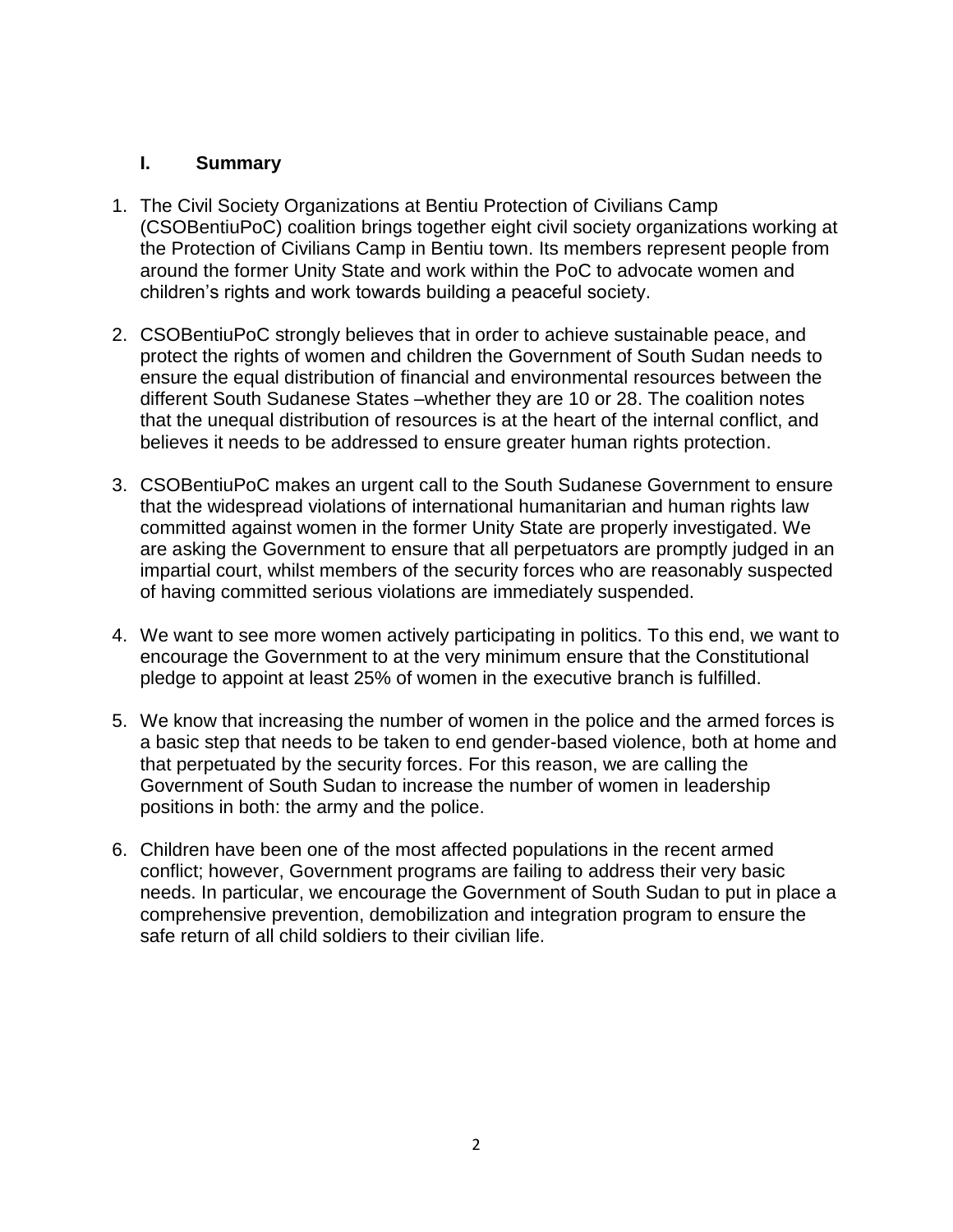## **I. Promotion and protection of human rights on the ground**

## **Unlawful killings**

- 7. The Civil Society Organizations at Bentiu Protection of Civilians Camp Coalition (CSOBentiuPoC ) is concerned with the widespread violations of international humanitarian law and human rights law, including war crimes, and the dreadful humanitarian situation that civilians continue to face in the former Unity State.
- 8. The total number of civilians killed in Unity State during the peak of the internal conflict between December 2013 and September 2015 remains unknown. However, its extent has been widely documented by the United Nations Human Rights Council and the United Nations Mission in the Republic of South Sudan (UNMISS).
- 9. Although we recognize that since January 2016 the killing of civilians has seen a dramatic reduction, people continue to face a considerable risk of being randomly killed and injured in indiscriminate attacks by all parties in the internal conflict.
- 10.Recommendations: The call upon the Government to:
	- Ensure prompt, independent and impartial investigation into all serious allegations of international and human rights law, including unlawful killings, and to bring those responsible to justice in fair trials without the application of the death penalty
	- Grant to all the families of the victims access to an adequate and effective remedy
	- Fulfil its 2014 pledge to establish the 'investigation committee on human rights abuses'
	- Publicly order its security forces, and all militia and forces affiliate to it, to immediately stop unlawful killings
	- Immediately suspend from duty any member of its security forces reasonably suspected of serious violations of international and human rights law
	- Reverse the Declaration of the State of Emergency in the three States of Upper Nile (Unity, Upper Nile State, and Jonglei)

## **Arbitrary and prolong arrests and detentions**

 $\overline{\phantom{a}}$ 

- 11.The judicial system in the former Unity State is in a dire state. There are not judicial courts because all judges and prosecutors left when the conflict erupted in 2013, whilst police forces have not been deployed. Moreover, throughout the State the military is carrying out police functions.
- 12.Although statistics regarding the number of arbitrary arrests and detentions do not exist, its widespread use was documented in the 2016 assessment mission by the High Commissioner for Human Rights to improve human rights, accountability, reconciliation and capacity in South Sudan.<sup>1</sup>

<sup>1</sup> http://www.ohchr.org/EN/HRBodies/HRC/RegularSessions/Session31/Documents/A-HRC-31-CRP-6\_en.doc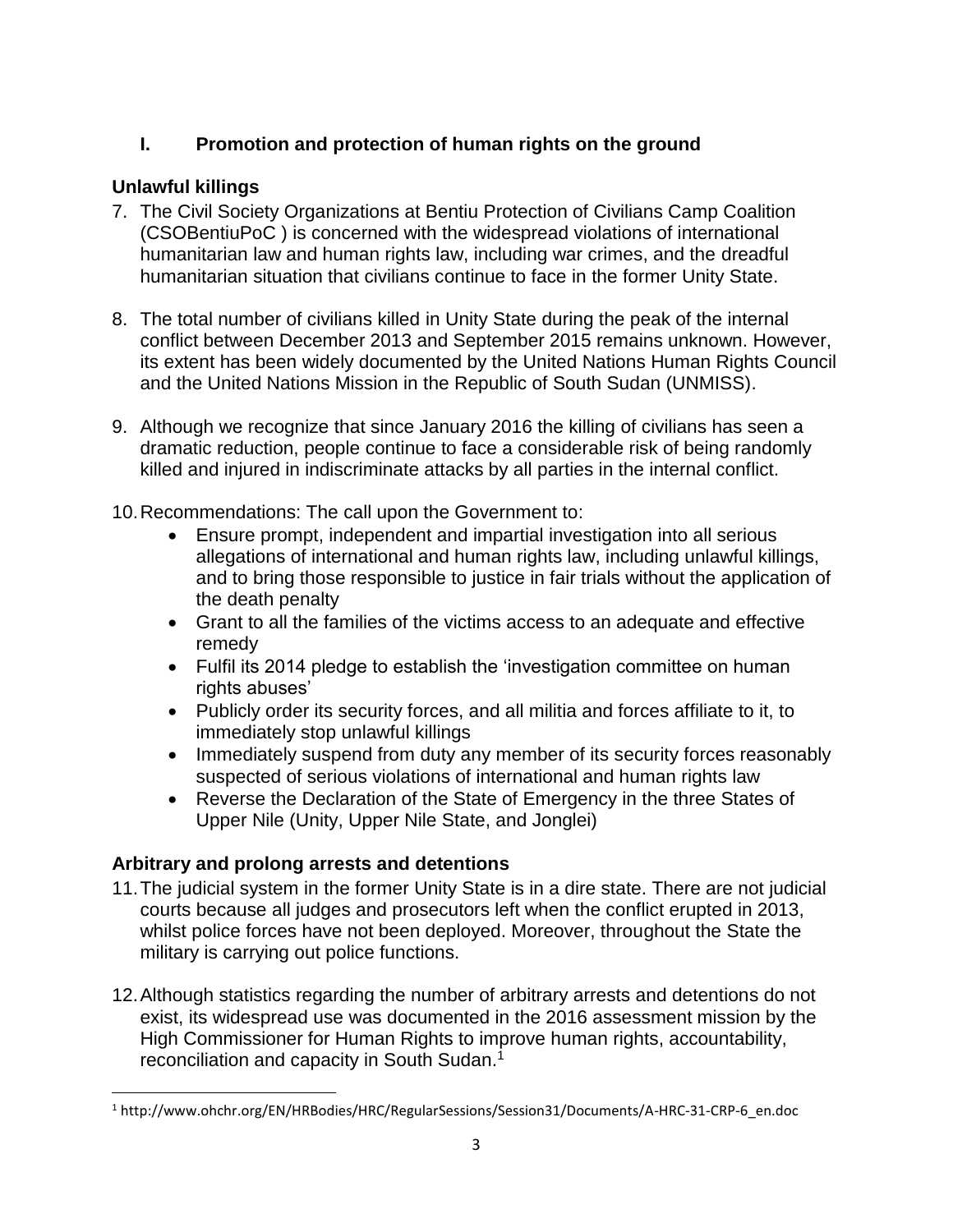- 13.Moreover, the widespread use of arbitrary arrests and detentions is further evidenced in the direct experience of the members of the coalition, who themselves, family members, friends and neighbors were subjected to such practice.
- 14.Recommendations: We call upon the Government to:
	- Ensure the prompt deployment of police forces within all the State, as well as the establishment of an independent judicial system
	- Immediately investigate all cases of arbitrary arrest and detention and ensure the investigation and prosecution of individuals involved in arbitrary arrests and detentions

### **Women and girls' rights**

## **Rape, sexual violence and abduction by the government security forces and all militia and forces affiliated to it**

- 15.The conflict exacerbated the vulnerability of women and girls to sexual abuse and abduction in the former Unity State. The real extent of the problem is unknown, but the widespread use of rape and sexual violence, as well as the abduction of women in particular in Rubkona, Guit and Koch counties have been documented by several reliable organizations, including Human Rights Watch, Amnesty International and UNMISS.<sup>2</sup>
- 16. For instance, UNMISS flash human rights report published in June 2015 documented the abduction of at least 172 women and girls and at least 79 instances of rape between December 2015 and May 2016 in the former Unity State.<sup>3</sup> However, the number is likely to be much higher given that rape, sexual violence and abduction are frequently under-reported.
- 17.Although since January 2016 the incidents of rape, sexual violence and abduction appear to be much lower, the systematic use of rape, sexual abuse and abduction by the national security forces and its allies continue to pose a serious threat to women and girls' physical integrity.
- 18.Recommendations: The encourage the Government of South Sudan to:
	- Order all armed forces, military intelligence, and all militia and forces affiliate to it to prevent, end, and punish crimes of sexual and gender-based violence.

 $\overline{\phantom{a}}$ 

<sup>2</sup> See for example:

http://www.google.com/url?sa=t&rct=j&q=&esrc=s&source=web&cd=4&cad=rja&uact=8&ved=0ahUKEwjlwom\_u 8\_LAhVJxRQKHf-

<sup>1</sup>AQAQFggwMAM&url=http%3A%2F%2Fwww.carefrance.org%2Fressources%2Fthemas%2F1%2F3958%2CCARE\_T he-Girl-Has-No-Rights\_GBV-in-.pdf&usg=AFQjCNGeijVZHi8GRCwi-cjBF-bxeuCX-A&sig2=CRiImbacARy-

mKrMq1AXkg&bvm=bv.117218890,d.bGs, [http://www.un.org/sexualviolenceinconflict/countries/south-sudan/,](http://www.un.org/sexualviolenceinconflict/countries/south-sudan/) https://www.hrw.org/africa/south-sudan

<sup>&</sup>lt;sup>3</sup> http://www.ohchr.org/Documents/Countries/SS/UNMISS\_HRD4December2015.pdf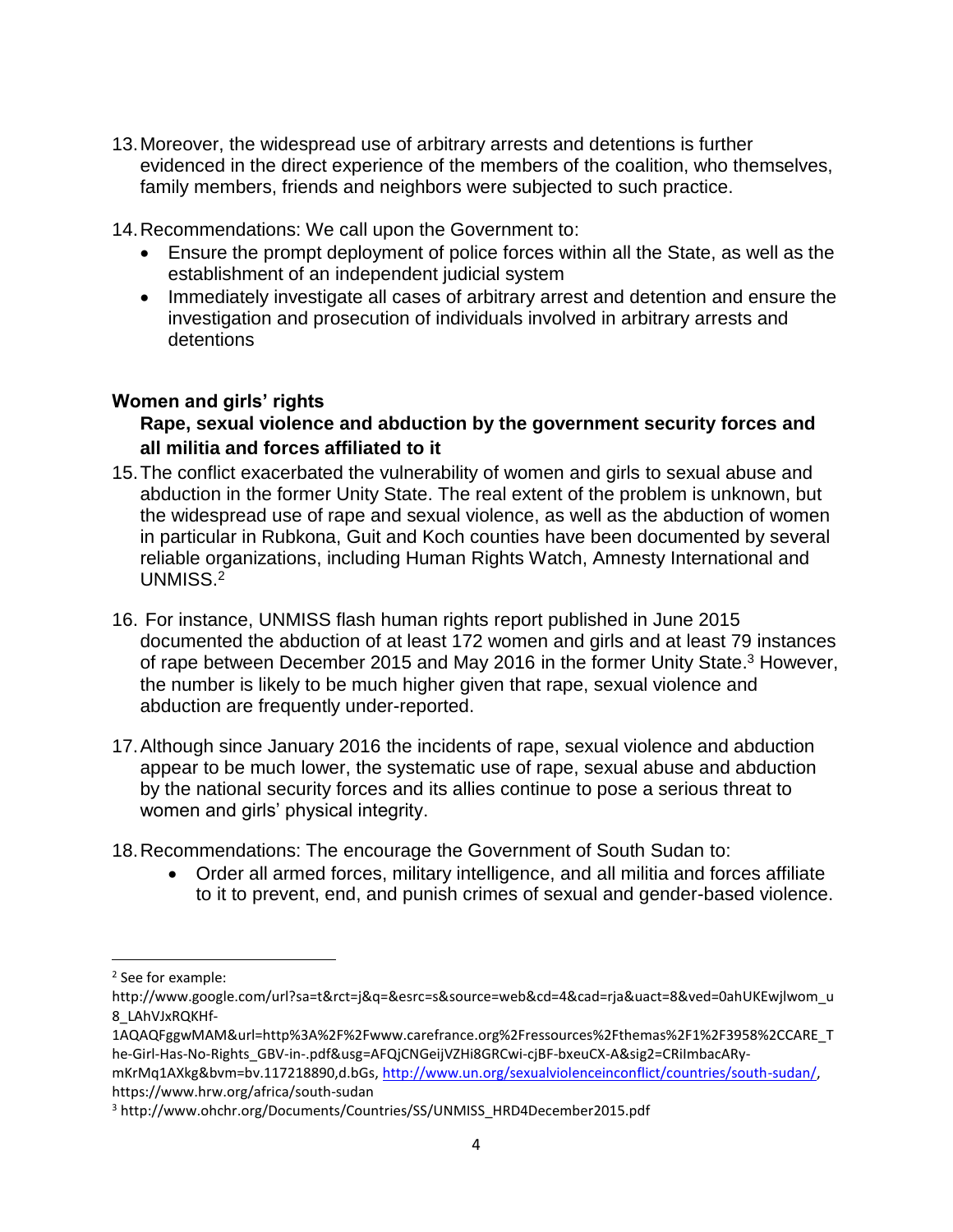- Investigate every single case of sexual and gender-based violence perpetuated by their security forces and allies
- Suspend senior military commanders' responsible for serious abuses allegedly committed by forces under their control
- Publicly order all its security forces, and all militia and forces affiliate to it, to immediately stop all sexual violence
- **Ensure justice and compensation for the victims**

## **Other forms of gender-based violence, including domestic violence, early and forced marriage**

- 19.Other forms of gender-based violence are an endemic problem in the former Unity State. Women and girls are frequently raped and beaten by their partners and family members; meanwhile, forced and early marriage are the norm. More gravely, all forms of gender-based violence usually go unpunished.
- 20.To exacerbate the problem, traditional courts –which are the only functional judicial institutions in the former Unity State- and traditional law, do not protect women against such crimes. Indeed, customary law in the former Unity State allows a degree of violence in the home, as it permits a man to 'discipline' its wife. Moreover, traditional courts aim to maintain marriages, and it is very difficult for a woman to divorce because of domestic violence. Only rarely men are convicted for domestic violence, and in extremely grave cases all they have to pay is a fine, usually consisting in cows, which is received by the male relatives of the victims.
- 21.Given the international focus on reporting gender-based violence related to the conflict, there are not comprehensive studies on gender-based violence outside the conflict. That said, in 2014 the Director General in the Ministry of Welfare, Regina Ossa Lulo, noted that a government assessment in 2010 found that as many as 70% of women in South Sudan have been victims of some kind of gender-based violence. $^4$

## 22.Recommendations:

- Statutory courts, customary courts and Parliament must amend all parts of customary law to ensure its compliance with CEDAW and South Sudan Transitional Constitution
- The Government of South Sudan needs to ensure that the forthcoming permanent Constitution recognizes and protects the rights of women and girls –and prohibits any form of gender-based violence, including those that have been traditionally accepted
- The Government of South Sudan must develop and implement capacity building programs to ensure that all members of the judiciary, in particular

l <sup>4</sup> http://reliefweb.int/report/south-sudan/least-70-cent-women-south-sudan-experience-some-form-domesticviolence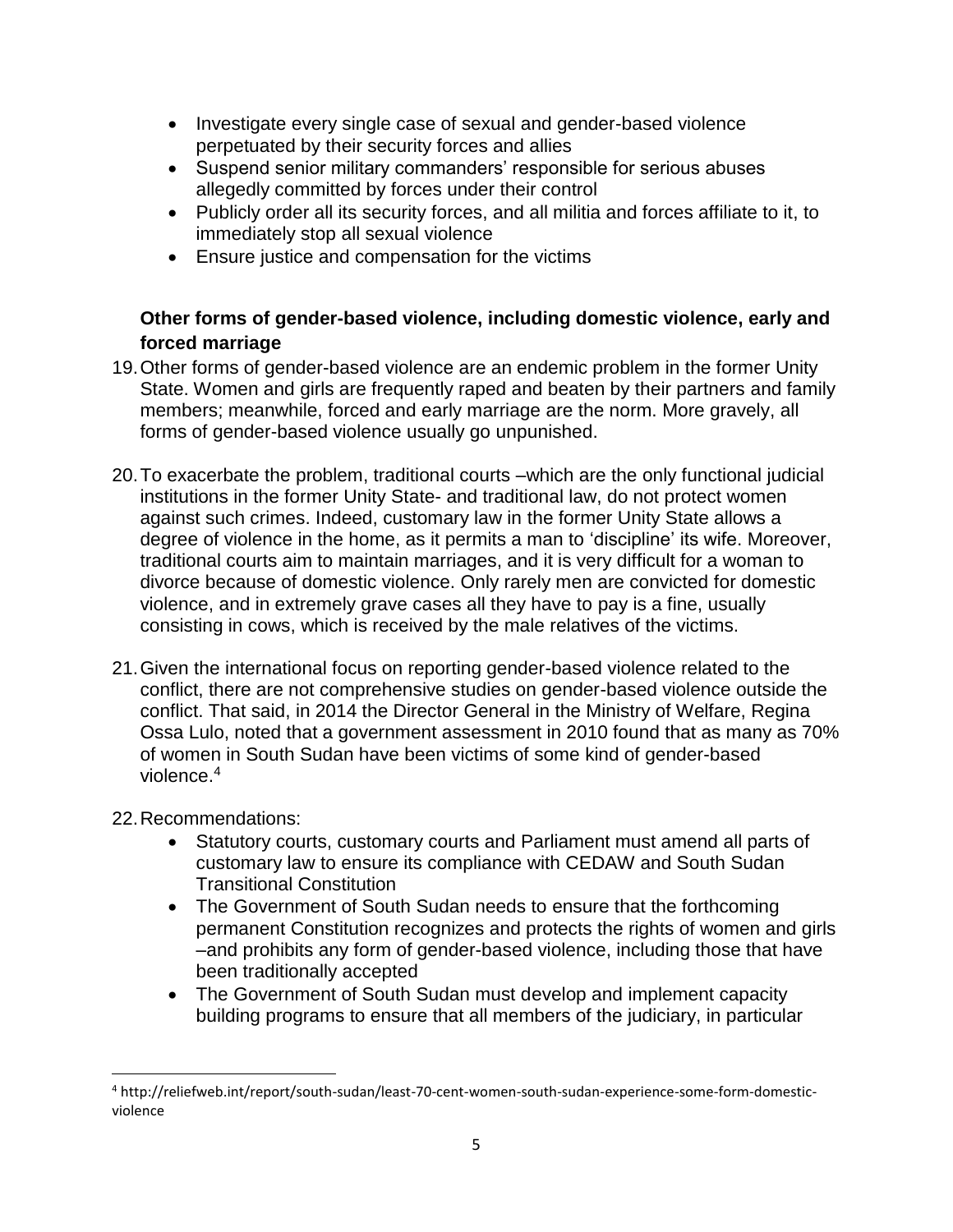chiefs in traditional courts, develop and apply customary law compliant with CEDAW and South Sudan's Transitional Constitution

### **Equal opportunities between women and men**

- 23. Despite ratifying CEDAW, the South Sudanese government has failed to put in place measures to protect women's right to work and ensure they have the same training and employment opportunities with men.
- 24.Women's job prospects in the former Unity State are extremely limited. Traditional practices limited women's economic opportunities, as they are expected to stay at home, cook, look after the children and collect firewood and water.
- 25.The situation is further compounded by the lack of employment opportunities and low levels of female literacy and numeracy. Indeed, although there are not statistics disaggregated by States the following data shows the extent of the problem:
	- According to the World Bank, in 2015 only 27% of the population aged 15 years and above was literate, with significant gender disparities, whilst men literacy rate is 40%, for women it stands at 16%. <sup>5</sup>
	- According to Oxfam, in 2014 only 12% of women were in formal employment and 'in all levels of income women earn less than men'.<sup>6</sup>
- 26.Women's representation at the national and local government remains extremely low. According to the Transitional Constitution at least 25% of people in the legislative and executive organs should be women, however, the government has continuously failed to fulfil its constitutional commitment. For instance, in December 2015, President Salva Kiir appointed 28 new governors, none of which were women.
- 27.Women are also severely underrepresented in the armed forces and the police. Moreover, women have never been appointed at high level positions in the national armed forces or the police forces.
- 28. Recommendations, we strongly advice the Government of South Sudan to:
	- Fulfil its commitment to appoint at least 25% of women in all executive organs, at both local and national level
	- Women should be represented in all decision/making positions, and they should also be equally represented in the national army and the Police
	- Implement training programs for women and girls to increase their participation in the formal economy

l

<sup>5</sup> http://www.worldbank.org/en/country/southsudan/overview

<sup>6</sup> http://www.oxfam.ca/sites/default/files/imce/country-profile-south-sudan.pdf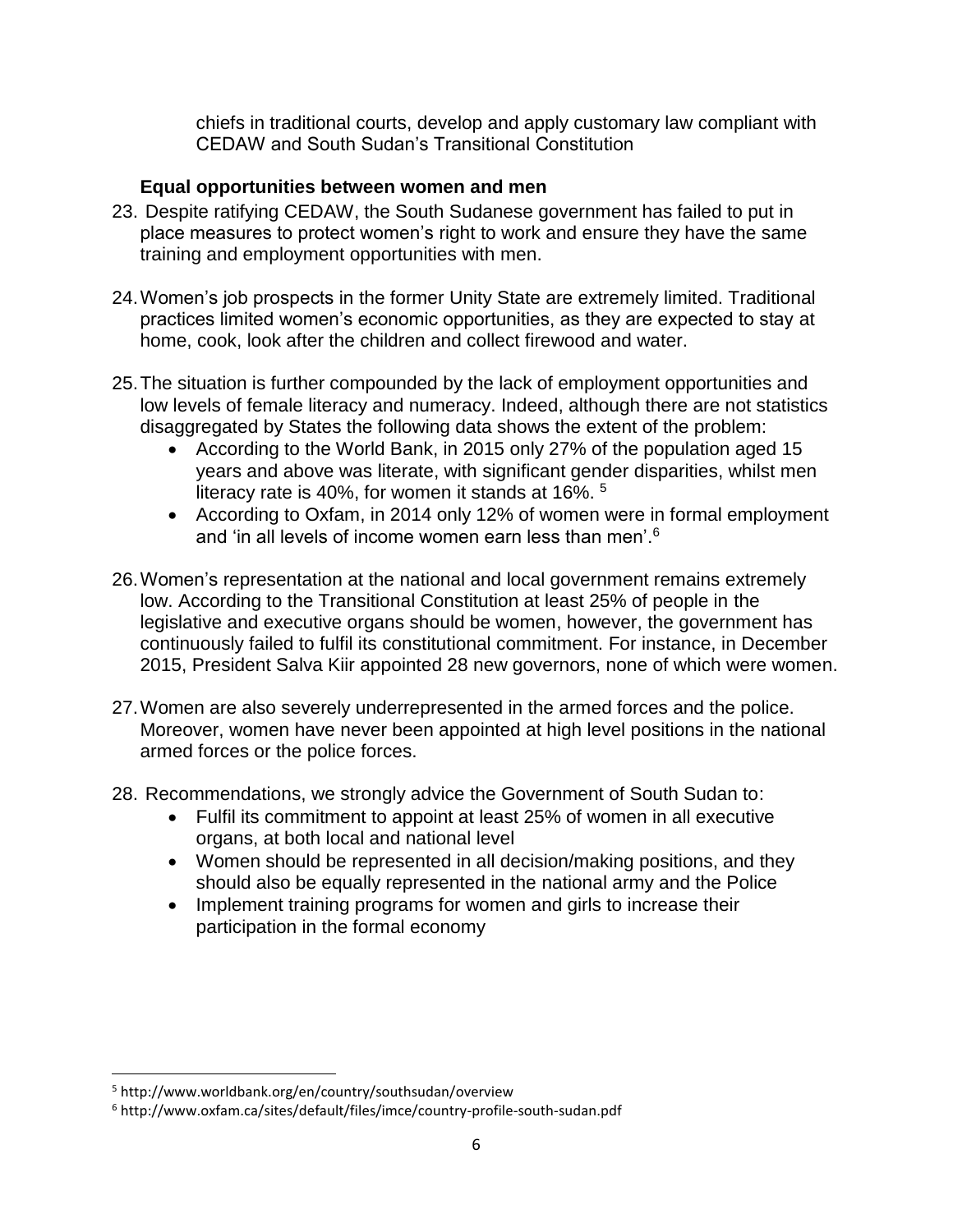### **Recruitment of Children into the army forces**

- 29.The force recruitment of children by the national armed forces and the opposition has been widely documented. Human Rights Watch noted in 2014 that "the government used child soldiers in renewed fighting in mid-August 2014 in Bentiu, the capital of Unity State, and in the neighboring town of Rubkona". <sup>7</sup> Sources close to the organization reported that they "saw dozens of children in military uniform, armed with assault rifles, deployed with government soldiers and firing on opposition positions in both Bentiu and Rubkona".<sup>8</sup> The PoC coalition notes that they are aware of the use of child soldiers in other locations within the former Unity State, including in the following counties: Leer, Koch, Guit, Mayandit, Panyar and Mayom.
- 30.Moreover, the SPLA has since 2003 been listed by the United Nations secretarygeneral on his annual "list of shame" of governments and non-state groups using children as soldiers.
- 31.However, the CSOBentiuPoC notes that children sometimes join the forces voluntarily, because of a lack of economic opportunities in their villages or for protection. For instance, in March 2016 a member of Hope and Restauration Committee interviewed a child solider in Boaw village. The child reported that he decided to join the SPLA to be able to protect himself and his family from indiscriminate attacks committed by local militias. In turn, the Commander of the SPLA reported that he was aware of the child, but that because of the lack of reintegration and family reunification services he had no choice but to keep it under his protection.
- 32.South Sudan's 2008 Child Act forbids the use of child soldiers. In March 2012, the government signed an action plan with the UN, making a commitment to end all recruitment and use of children under 18 as soldiers, and to demobilize all children within the military's ranks. In August 2013, the SPLA issued a general order forbidding the recruitment or the use of children for any purpose within its operations. By the end of 2013, the UN secretary-general reported that before the current conflict, the SPLA had made tangible progress in ending its use of child soldiers. When the current armed conflict broke out, however, child recruitment increased. In June, the government made a new commitment to having a "child-free army."
- 33.Recommendations: We call upon the Government to:
	- End immediately the recruitment of children into the army forces
	- Criminalize Child Recruitment

l

 Develop and implement a national and local comprehensive prevention, demobilization and integration program to ensure the safe return of all child soldiers to civilian life

<sup>7</sup> https://www.hrw.org/news/2014/08/20/south-sudan-child-soldiers-thrust-battle

<sup>8</sup> https://www.hrw.org/news/2014/08/20/south-sudan-child-soldiers-thrust-battle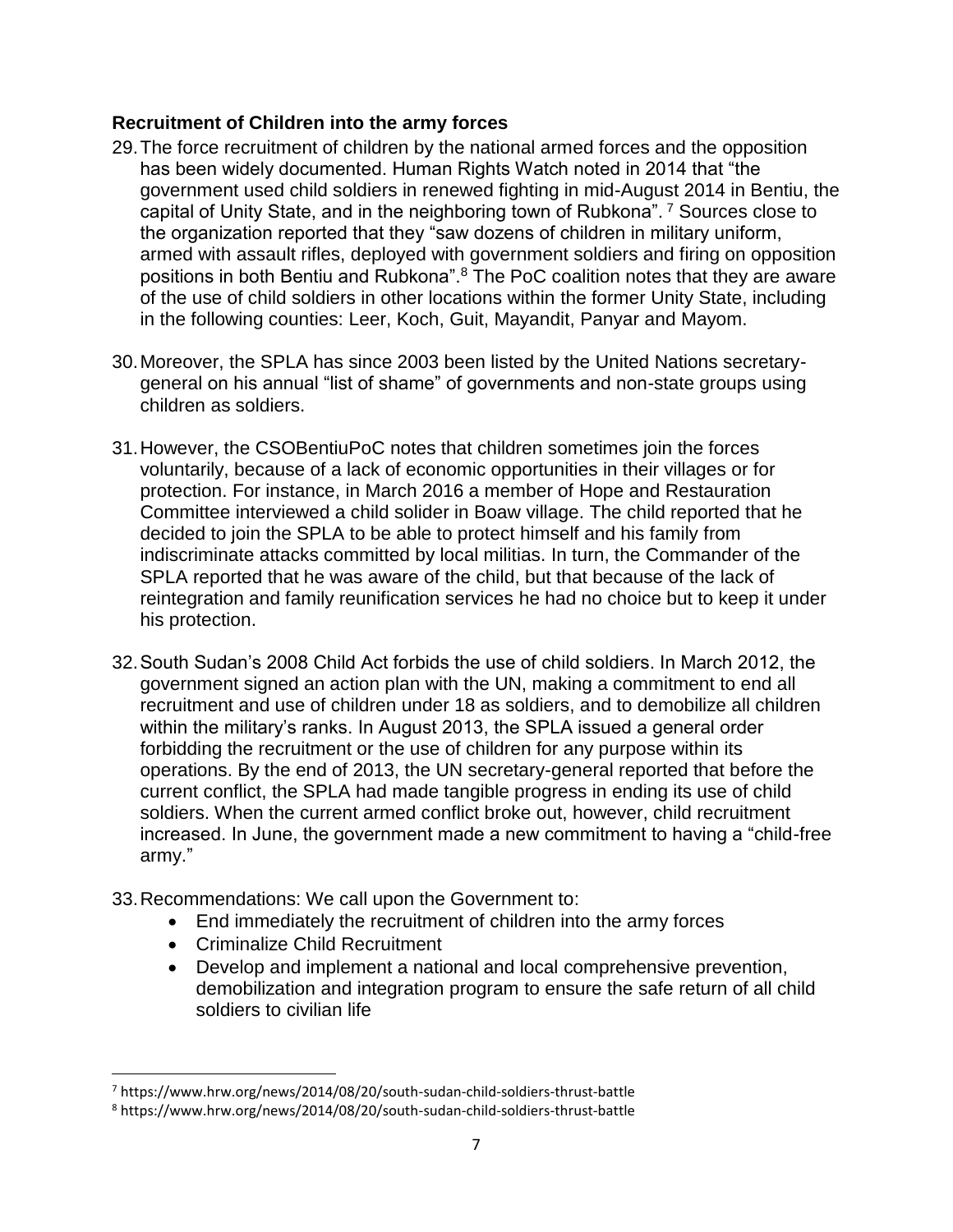Ensure that financial and human resources are immediately available to ensure the implementation of any future prevention, demobilization and integration program

## **Right to Education**

34.Unfortunately there are no statistics regarding children's school enrolment and completion rates in the former Unity State. However, according to UNICEF, South Sudan's school system is among the worst in the world, despite increases in school enrolment over the past few years. UNICEF notes that 7 out of 10 children between 7 and 16 years of age have never attended school, whilst the completion rate in primary school is only 10%.<sup>9</sup> Meanwhile, less than 2% of pre-school aged children are attending development programs, and a mere 44,000 young people are attending secondary school.<sup>10</sup>

35.Recommendations: The government of South Sudan needs to:

- Develop and implement policies to promote children's access to education, with a particular focus on girls
- Increase access to adult education and vocational training centers

# **Livelihood and environment**

36.Climate change and environmental degradation have had a devastating effect on water, soul, forests, biodiversity, agriculture and fisheries in the former Unity State:

- Rivers are drying up, water in boreholes has been reduced and the rainy season is becoming shorter.
- The soil is becoming less fertile, because of water, fire and wind erosion
- Deforestation is quickly accelerating due to the indiscriminate firewood collection for charcoal and fuel production, livestock and agriculture
- The wildlife is almost inexistent, because of war-related conflict
- Access to drinking water, and competition between livestock and people for this vital resource is increasing
- 37.Meanwhile, oil contamination is also a major source of water and soil pollution, whilst it is resulting in the loss of traditional livelihoods, in particular of the Nuer community. Most members of the Nuer community are pastoralist and therefore their livelihood depends on cattle, however, oil pollution near the oil fields in Unity is resulting in the loss of grazing land for their cattle, and it is commonly being linked to the cattle deaths.
- 38. Recommendations: we made an urgent call upon the Government of South Sudan to:
	- Strengthen the current governance framework by enacting appropriate legislation (i.e the Environmental Bill has not yet being endorsed)
	- Enact an environmental policy framework

l

<sup>9</sup> http://www.unicef.org/southsudan/education.html

<sup>10</sup> http://www.unicef.org/southsudan/education.html